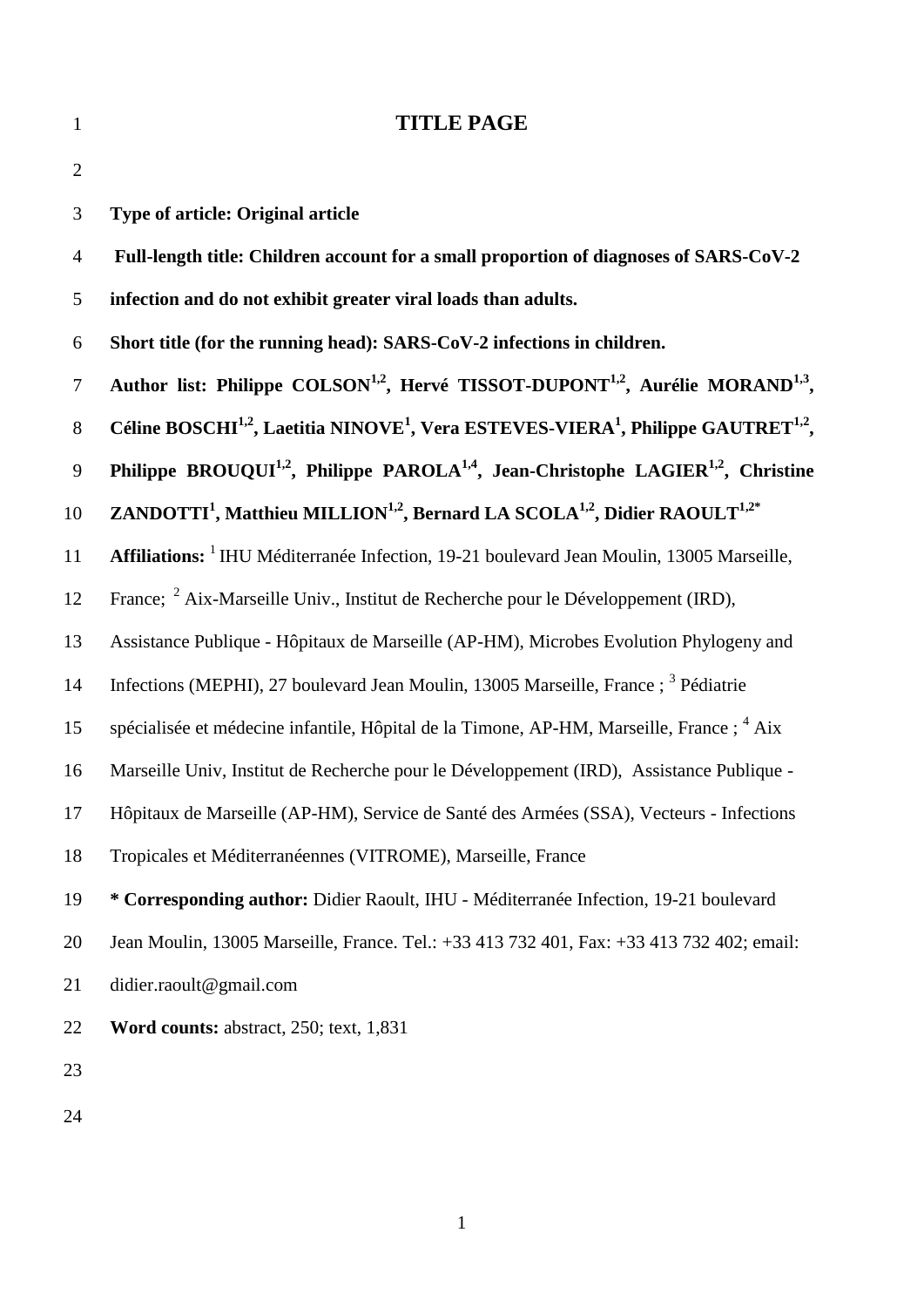**ABSTRACT Objectives** SARS-CoV-2 has emerged among humans in China since December 2019 and has now spread outside this country. Chinese reports have suggested that children are less affected than adults, but scarce data have been reported so far and no data are available for France. **Methods** We analyzed the number of SARS-CoV-2 RNA tests of respiratory samples sent to our laboratory between end of February and mid-March 2020. Clinical symptoms and mortality rate were analyzed among SARS-CoV-2-positive patients sampled in Marseille university hospitals. **Results** 36 Between February,  $27<sup>th</sup>$  and March  $14<sup>th</sup>$ , 2020 we performed SARS-CoV-2 RNA testing on respiratory samples from 4,050 individuals and diagnosed 228 cases. Among 99 documented cases, 2 (both >85 year-old and admitted with acute respiratory distress) died (2.0%), while children in our series were majoritarily asymptomatic. We observed an increasing incidence (7.4-fold rise) of positive tests between 1-5 year and 45-65 years, then a decrease >65 years. The proportion of positive subjects was significantly lower among children whose age was 0- 42 1 year (0%), 1-5 years (1.1%) and 5-10 years (3.6%) than among subjects  $>18$  years (6.5%). In addition, SARS-CoV-2-positive children exhibited viral loads that do not differ 44 significantly compared to those of adults, proportion of high viral loads  $(Ct<19)$  being 0%, 0% and 9% for subjects <10 years, between 10-18 years and >18 years, respectively. **Conclusion** Thus, children and adolescents accounted for a low proportion of SARS-CoV-2 infections and did not exhibit higher viral loads than adults, and they may not contribute significantly to the

virus circulation.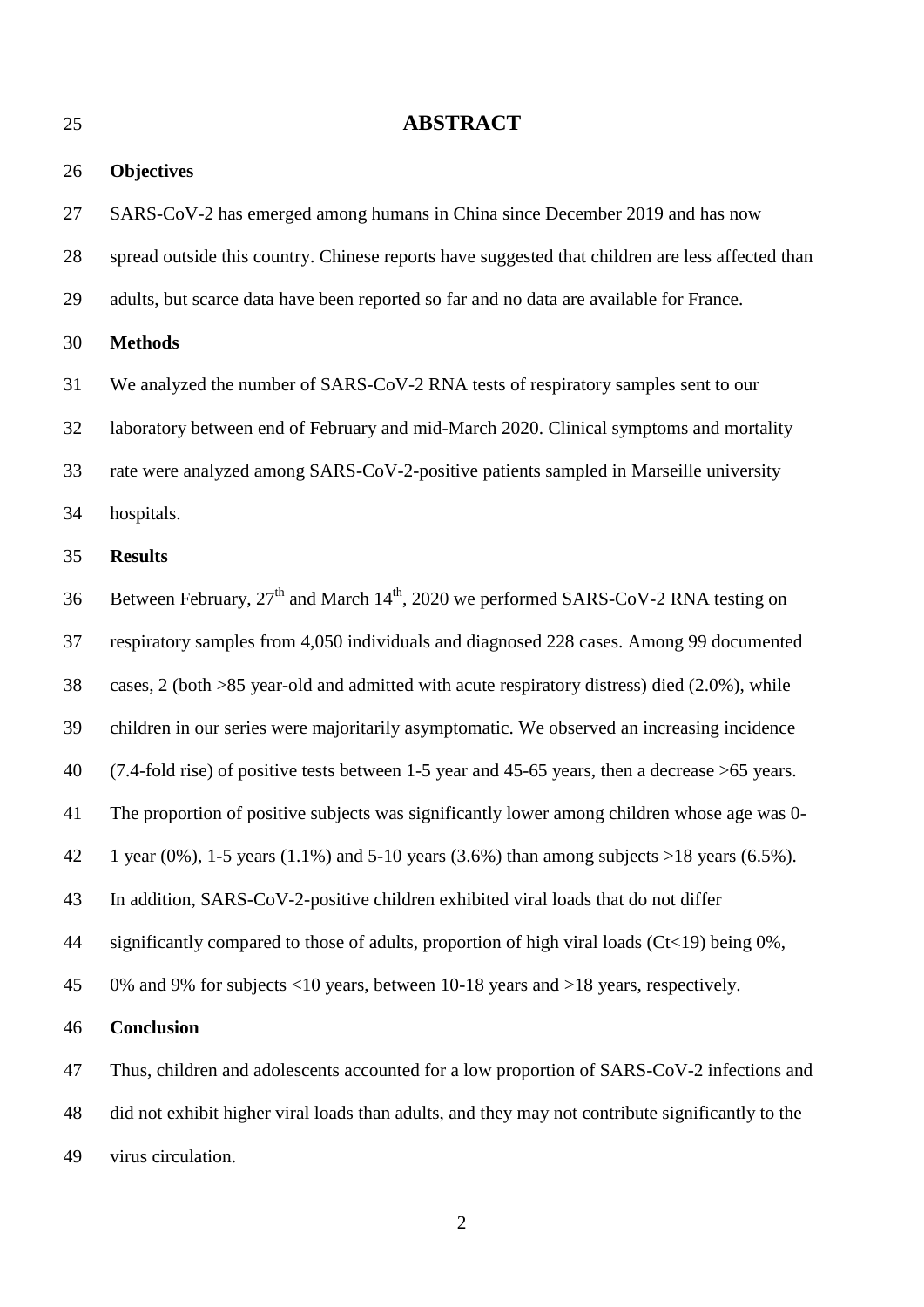| 51 <b>Key words:</b> SARS-CoV-2; Covid-19; children; transmission; viral load |  |  |  |  |  |  |  |
|-------------------------------------------------------------------------------|--|--|--|--|--|--|--|
|-------------------------------------------------------------------------------|--|--|--|--|--|--|--|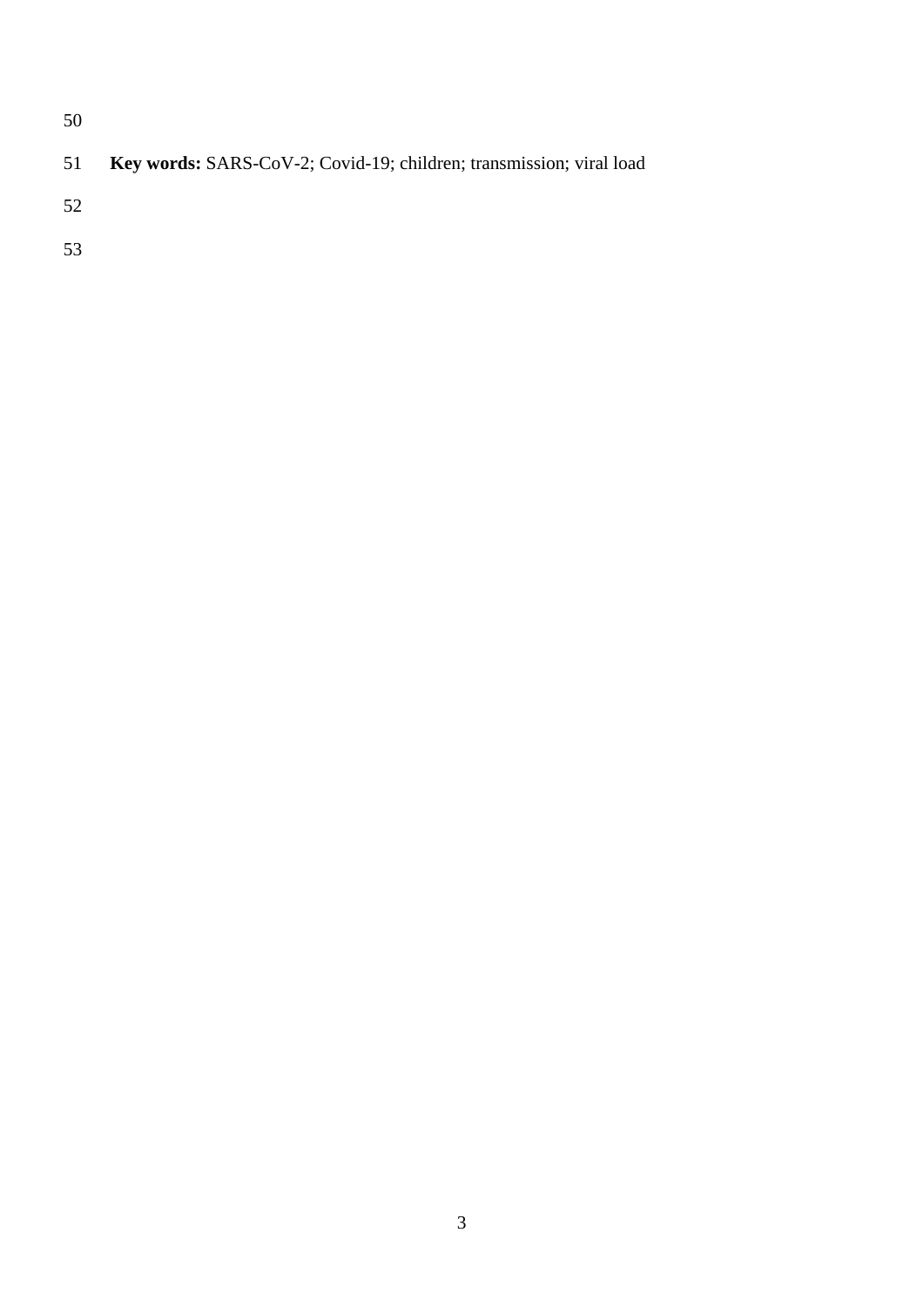## **TEXT**

### **INTRODUCTION**

 A new coronavirus, named SARS-CoV-2, has emerged in humans since December 2019 in the region of Wuhan in China [1]. It is a new causative agent of respiratory disease, named Covid-19, which can include pneumonia and be life-threatening. This virus adds to the 6 coronaviruses previously detected in humans, including human coronaviruses (HCoV) 229E, OC43, HKU1, and NL63, which circulate worldwide and are common [2,3], as well as the severe acute respiratory syndrome-associated coronavirus (SARS-CoV) that circulated temporarily and mainly in Asia in 2003 [4] and the Middle-East respiratory syndrome- associated coronavirus (MERS-CoV) that remained located in the Middle East [5]. SARS- CoV-2 has most often generated great fears in Western countries, first even before the detection of the first cases in early February 2020, then from the time when the number of cases increased significantly and the first deaths were observed. In France, the first case was diagnosed on January 24, 2020 and on March 14, 2020 the number of confirmed cases was 3,661 and the number of deaths was 79 [6]. As was the case previously in a dozen countries, the decision was made on March 12, 2020 to close schools, and universities, in order to limit the transmission of SARS-CoV-2 across the French population. Among the parameters associated with infectivity of respiratory viral infections are the duration of viral shedding and the viral load that are positively correlated with the transmission risk. In the case of influenza virus infections, children are considered important

drivers of transmission of the virus in the community and were described as more infectious

- than adults [7,8]. In contrast, reports available from China have suggested that children are
- less affected than adults by the SARS-CoV-2 [9,10]. No study has focused on SARS-CoV-2
- among children in France. We describe here the number of infections and the viral load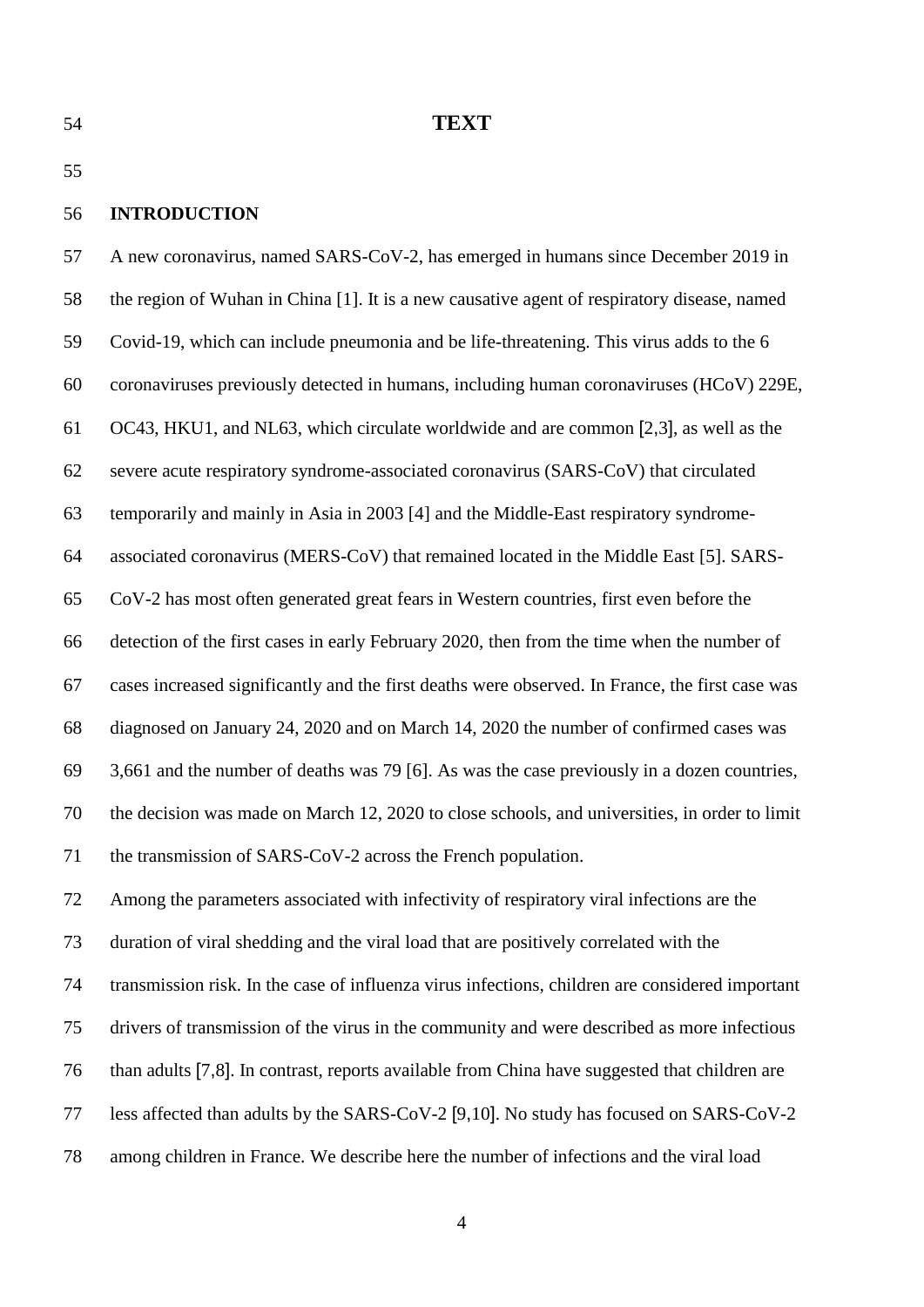measured in children comparatively to those in adults for cases tested in our French institution.

# **MATERIALS AND METHODS**

 Viral RNA was extracted from nasopharyngeal secretions collected with Virocult swabs (Medical Wire and Equipment Company, Corsham,Wilts, England) using the EZ1 Virus Mini Kit v2.0 on the EZ1 instrument (Qiagen, Courtaboeuf, France) or the QIAamp Viral RNA Mini Kit (Qiagen, Courtaboeuf, France) on the QIAcube automated nucleic acid purifier (QIAGEN). Then, SARS-CoV-2 RNA was assessed by a real-time reverse transcription (RT)- 88 PCR system targeting the envelope protein (E)-encoding gene with the LightCycler Multiplex RNA Virus Master kit on a LightCycler 480 instrument (Roche Diagnostics, Mannheim, Germany), as previously described [11,12]. We assessed the weight of nasopharyngeal secretions collected on swabs by measuring the weight of 10 swabs before and after collection of nasopharyngeal secretions, to be able to report the number of copies per g of secretions. Mean weight was 220±35 mg. The number of copies was calculated using a synthetic RNA corresponding to the PCR system target region. Then, this number was multiplied by 23, taking into account that the volume used for viral RNA extraction was 200 µL compared to the total volume of Virocult swab fluid of 1 mL (factor of 5) and converting the number of RNA copies per swab to that per g (factor of 4.5). To compare the proportion of positive tests in the differents age groups we considered the period starting from the first diagnosis of SARS-CoV-2 infection, during which we had evidence that SARS-CoV-2 was present in our geographical region and may circulate. We analyzed the presence of clinical symptoms and determined the mortality rate among SARS-CoV-2-positive patients sampled in Marseille university hospitals since we had for them information on clinical presentation and follow-up. Statistical analyses were performed with the OpenEpi online tool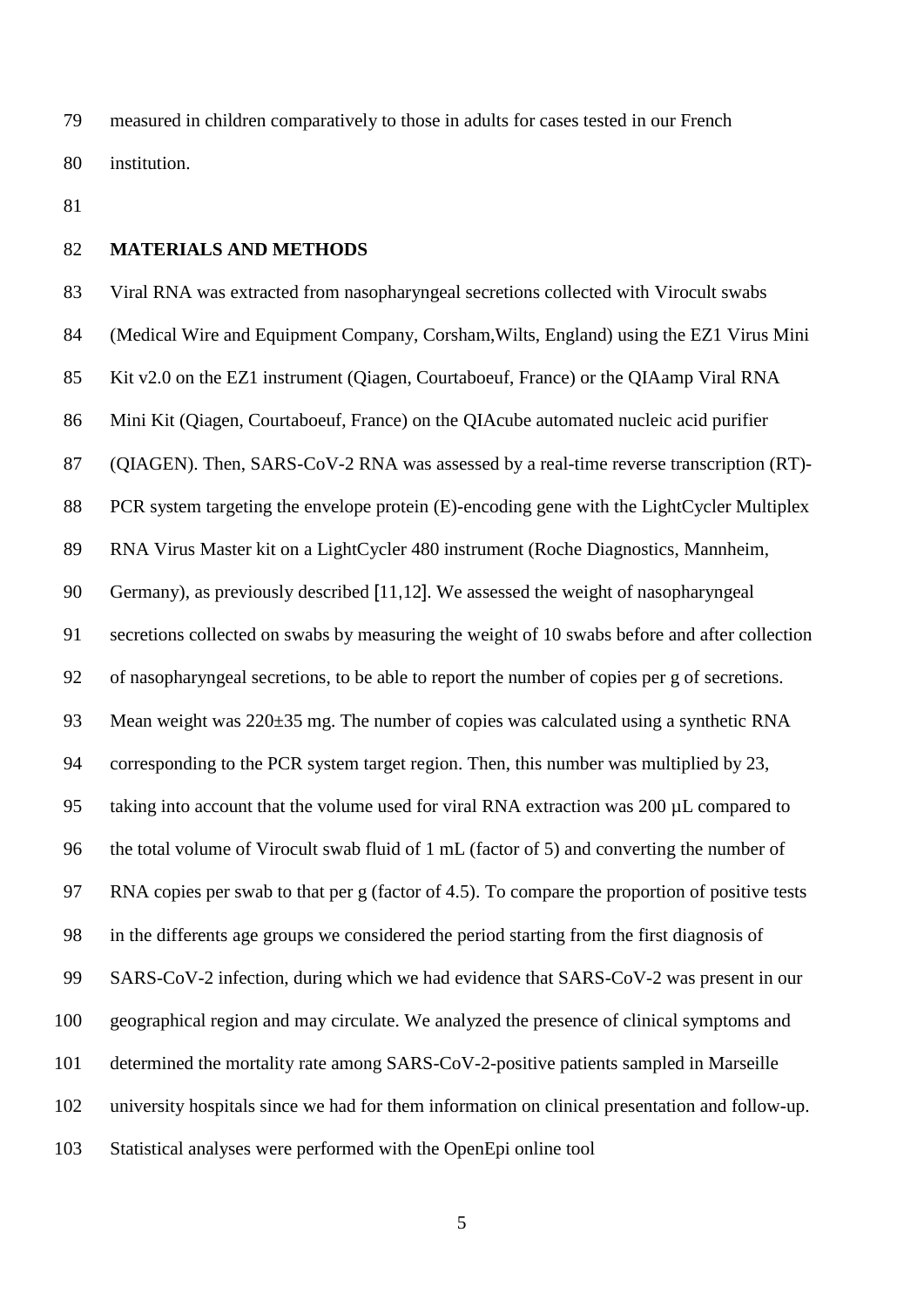(https://www.openepi.com/Menu/OE\_Menu.htm) using the Chi-square or Fischer tests for the comparisons of proportions and the Anova test for the comparison of mean values. A p value of 0.05 was considered as the significance threshold.

#### **RESULTS**

- We implemented the testing by real-time RT-PCR of SARS-CoV-2 RNA in respiratory
- 110 samples at the clinical diagnosis laboratory of our institute since the  $29<sup>th</sup>$  of January, 2020.
- This laboratory is opened 7/7 and 24/24 and is the single one that diagnoses infectious agents
- for the four university hospitals of Marseille, Southeastern France. In the setting of the
- emergence of SARS-CoV-2 in China that further reached countries outside the Asian
- continent, it has been the first laboratory to diagnose SARS-CoV-2 infections in the
- Southeastern region, Provence-Alpes-Côte d'Azur, which accounts for approximately 7% of
- 116 the French population. Between the  $29<sup>th</sup>$  of January, 2020 and the  $14<sup>th</sup>$  of March, 2020, we
- tested 6,721 respiratory samples from 5,645 patients for the presence of SARS-CoV-2 RNA.
- 118 Regarding the 17-day period from the  $27<sup>th</sup>$  of February when we began to have positive tests
- 119 until the  $14<sup>th</sup>$  of March, we tested 4,766 respiratory samples from 4,050 patients for the

presence of SARS-CoV-2 RNA and found that 228 (5.6%) were positive.

During this period of time, tests were performed for people with a broad range of age as 15%

of the 4,050 subjects were younger than 10 years and 18% were older than 65 years (**Figure** 

- 123 **1a**). Mean age ( $\pm$  standard deviation) of these patients was  $40\pm 25$  years. The proportion of
- children was significantly lower among SARS-CoV-2-positive subjects than among those
- SARS-CoV-2-negative. Thus, 4% and 8% of positive subjects were children younger than 10
- and 15 years, respectively, whereas these proportions were 15% and 19%, respectively,
- 127 among negative subjects [10 and 17 out of 228 versus 578 and 735 out of 3,822 ( $p<10^{-5}$  for
- both groups of age)] (**Figure 1b**). In addition, the proportion of positive subjects was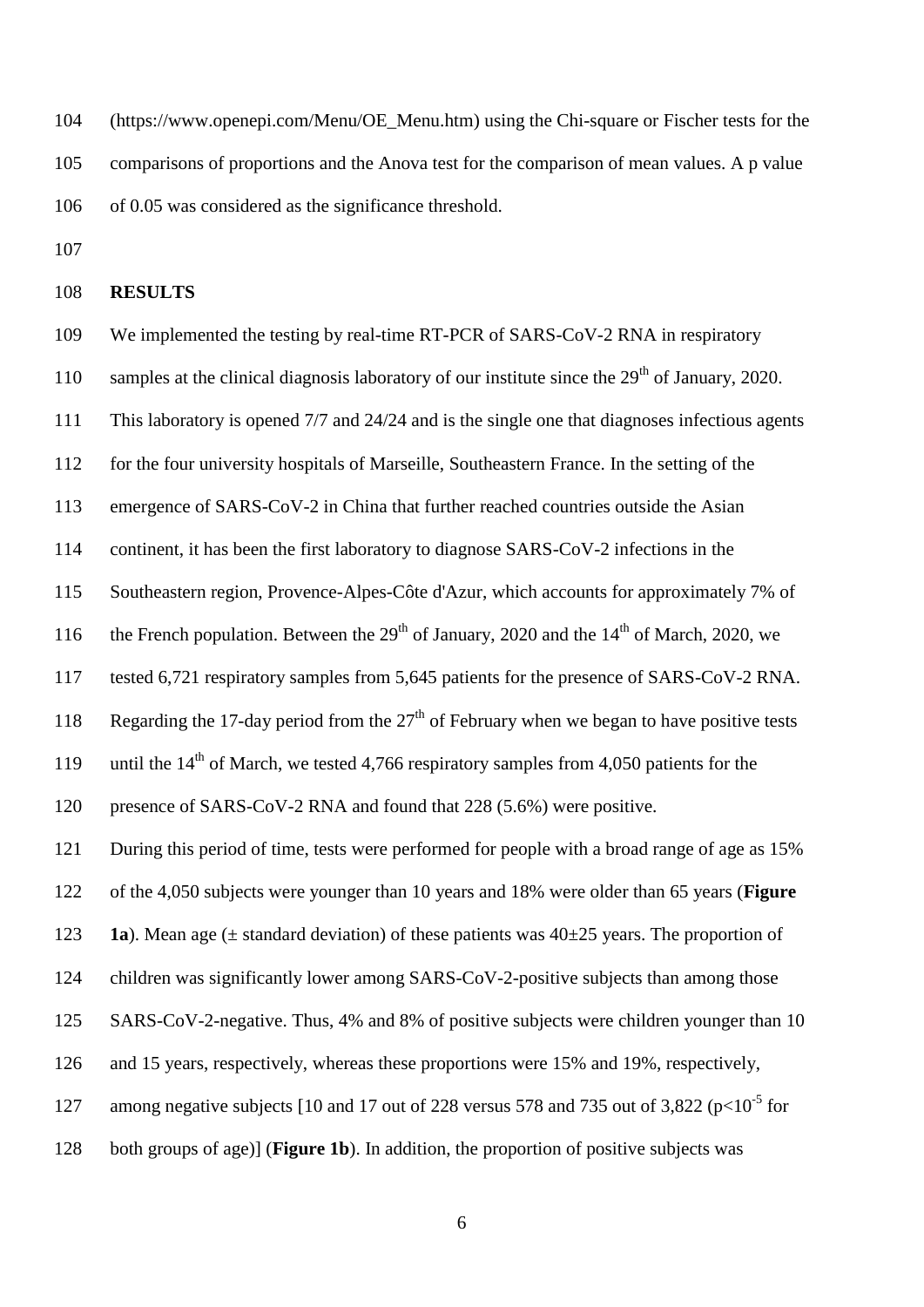significantly lower or showed a tendency to be significantly lower among children whose age was comprised between 0-1 years (0/110; 0%), 1-5 years (3/285; 1.1%) and 5-10 years 131 (7/194; 3.6%) than among subjects older than 18 years (208/3,205; 6.5%) ( $p<10^{-3}$ ,  $p<10^{-3}$  and p=0.074, respectively) (**Figure 1c**). Besides, among SARS-CoV-2-positive subjects, viral loads did not differ significantly between children or adolescents and adults. Indeed, the mean cycle threshold (Ct) value was 24.8±4.6 overall while it was 24.9±4.3 in children <10 years, 26.0±4.9 among children and adolescents between 10 and 18 years, and 24.8±4.6 among adults (**Figure 2a**). We further considered particularly the Ct values lower than 19, 23 and 26 as we determined that they corresponded to viral loads greater than 10 billions, 1 billion and 100 millions RNA copies per g of nasopharyngeal secretions. The proportion of Ct values lower than 19 was 0% (0/10), 140 0% (0/10) and 9% (19/208) for subjects <10 years, between 10 and 18 years, and >18 years, respectively (**Figure 2b**). In addition, a tendency toward a significant difference was found between the proportions of Ct values <19 among subjects <18 years (0/20; 0%) and those between 45 and 55 years (6/43; 18%) (p= 0.090). Finally, the proportions of Ct values comprised between 19 and 26 did not differ significantly between children younger than 10 years (7/10; 70%), children and adolescents between 10 and 18 years (4/10, 40%), and adults (100/208; 48%).

 We collected the presence of clinical symptoms among children and determined the mortality rate among the 99 SARS-CoV-2-positive patients sampled in Marseille university hospitals.

Two (2.0%) of them died after being diagnosed with Covid-19. They were 87 and 89 year-old

and were admitted with severe acute respiratory syndrome (SARS), and were out of 5 patients

older than 85 years. The three other patients older than 85 years in our series were

symptomatic at admission: one presented SARS, one pneumonia and one upper respiratory

tract infection. Among 9 children or adolescents with clinical documentation, six were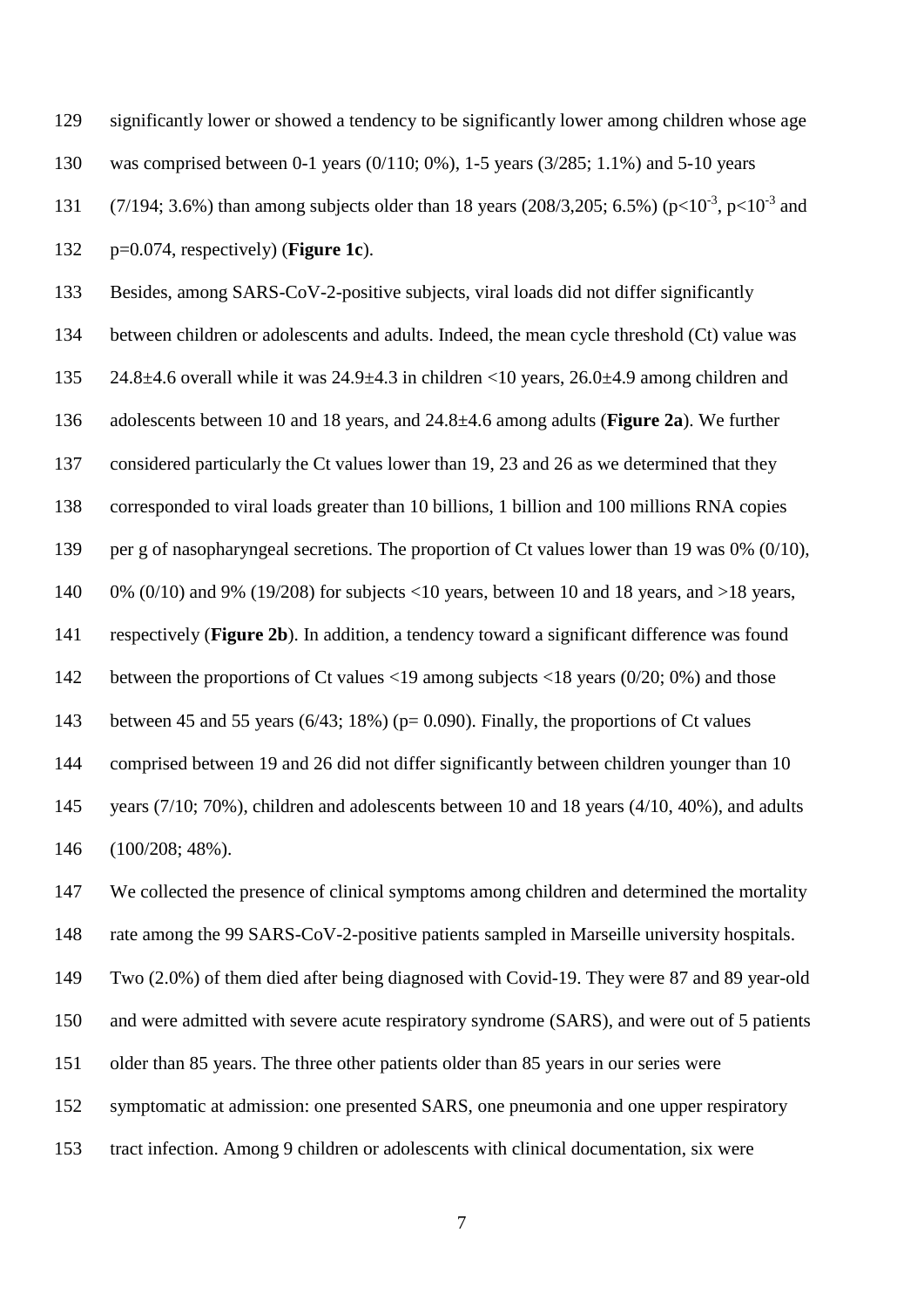asymptomatic, one had cough and fever, one had upper respiratory tract infection, and one had isolated fever. No death was observed in subjects younger than 85 years in our series. 

## **DISCUSSION**

 We report in the present work for the first time in France based on the testing of 4,050 patients and a series of 228 diagnosed SARS-CoV-2 infections that children and adolescents represented a low proportion of these infections, were majoritarily asymptomatic, and exhibited viral loads that did not differ significantly with those among adults, and even tended to be lower. Regarding mortality, we observed that 2 of 5 patients older than 85 years, both admitted with SARS, died. Based on the first Chinese reports on the epidemiology of SARS- CoV-2 infections it early appeared that these infections were uncommon in children [9,10]. Thus, children <10 years and aged of 10-19 years represented 1% each of 72,314 Covid-19 cases in a large study [9], and few pediatric cases have been reported overall [10,13]. Consequently, it was questioned if children may be less susceptible to Covid-19 [10]. In addition, infections in children were found to be associated with milder clinical symptoms and with faster recovery compared to those in adults [14–16]. These epidemiological and clinical patterns are similar to those previously described for SARS-CoV and MERS-CoV infections [17–20]. Several series of childhood cases of SARS-CoV-2 infections have been reported in China, but overall, information are lacking on incidence relatively to that among adults, and on viral loads in clinical samples. In the largest study conducted to date, Dong et al. reported 731 laboratory-confirmed pediatric cases, among whom 94 (13%) were asymptomatic, 315 (43%) presented mild severity of illness, 300 (41%) moderate severity, 18 (2%) were severe cases, 3 (0.4%) needed intensive cares, and one (0.1%) 14-year-old patient died [16]. Lu et al. reported 171 cases who represented 12% of 1,391 children with known contact with confirmed or suspected SARS-CoV-2 infections [21]. They described confirmed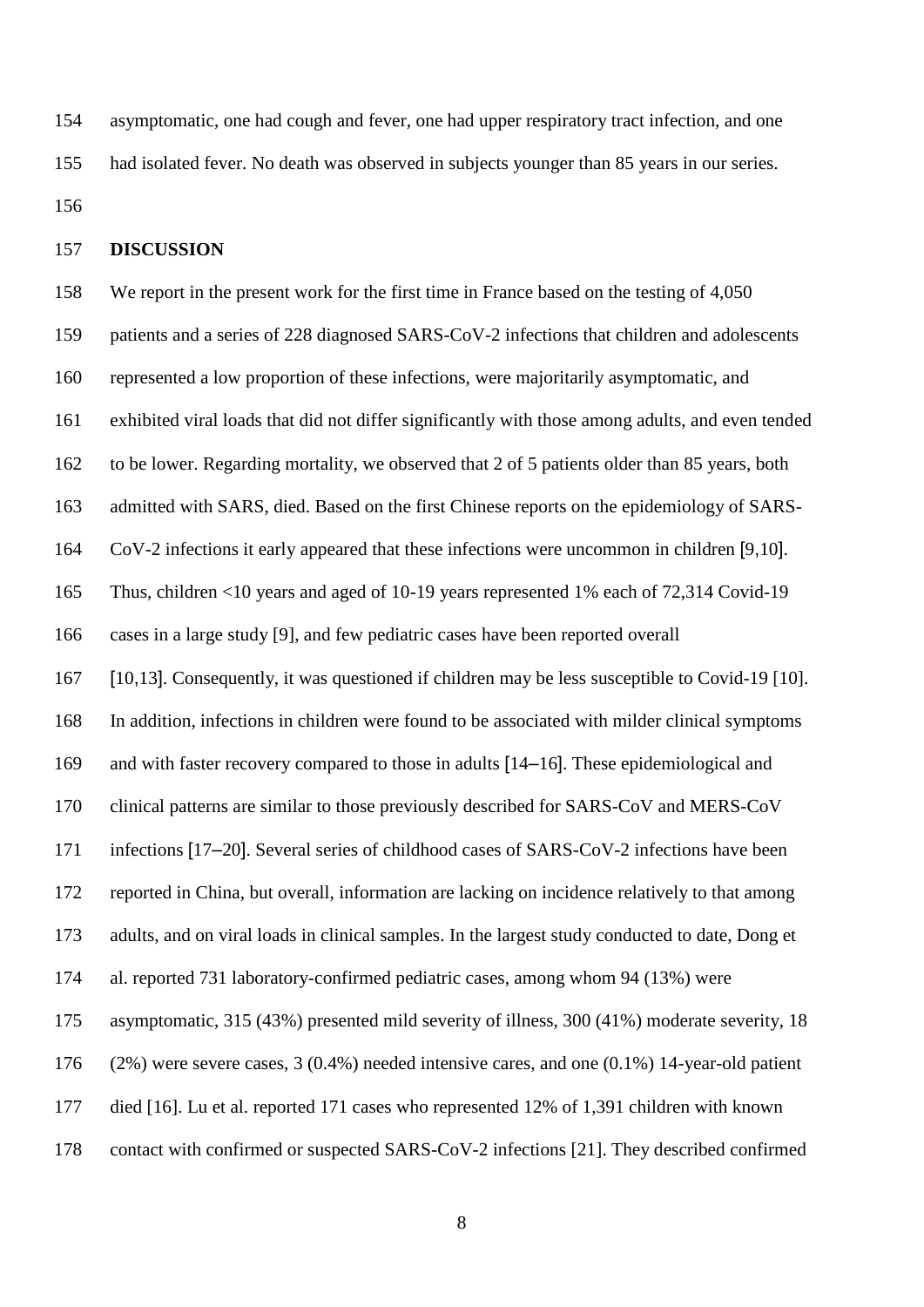family members in 77% of the cases, and a milder clinical course in most children compared to adults; one 10-month-old child with intussusceptions died. In a study of 10 symptomatic pediatric cases, SARS-CoV-2 RNA was detected in nasopharyngeal/throat swabs for a mean duration of 12 days (range, 6-22 days) after illness onset [13]. Household exposure was found in seven cases. In another series that included 31 children whose age ranged between 1.5 and 17 years, 94% of the cases were in family clusters, and 39% were asymptomatic [22]. Liu et al. described that 1.6% (n=6) of 366 hospitalized children with respiratory infections were SARS-CoV-2 positive [23]. The age of these cases ranged between 1 and 7 years. One of them was admitted to an intensive care unit but all recovered. Wang et al. reported a series of 37 SARS-CoV-2-positive children whose age ranged between 7 months and 18 years [24]. Family cluster transmission was suspected in 87% of these cases. Seven cases were asymptomatic and one was severe. Finally, 35% of 82 cases of a median age of 10 years from mainland China had an infected family member [25]. Hence, overall, a majority of childhood cases were part from familial clusters. In summary, in contrast to flu, our findings confirm that children represent a small proportion of SARS-CoV-2 cases and do not have higher viral loads than adults, and may not be a major reservoir or vector of infections. This is a proof of concept that predictive models based on previously known respiratory viral diseases are vain. **Acknowledgments**

None.

### **Author contributions**

Conceived and designed the experiments: DR and PC. Contributed materials/analysis tools: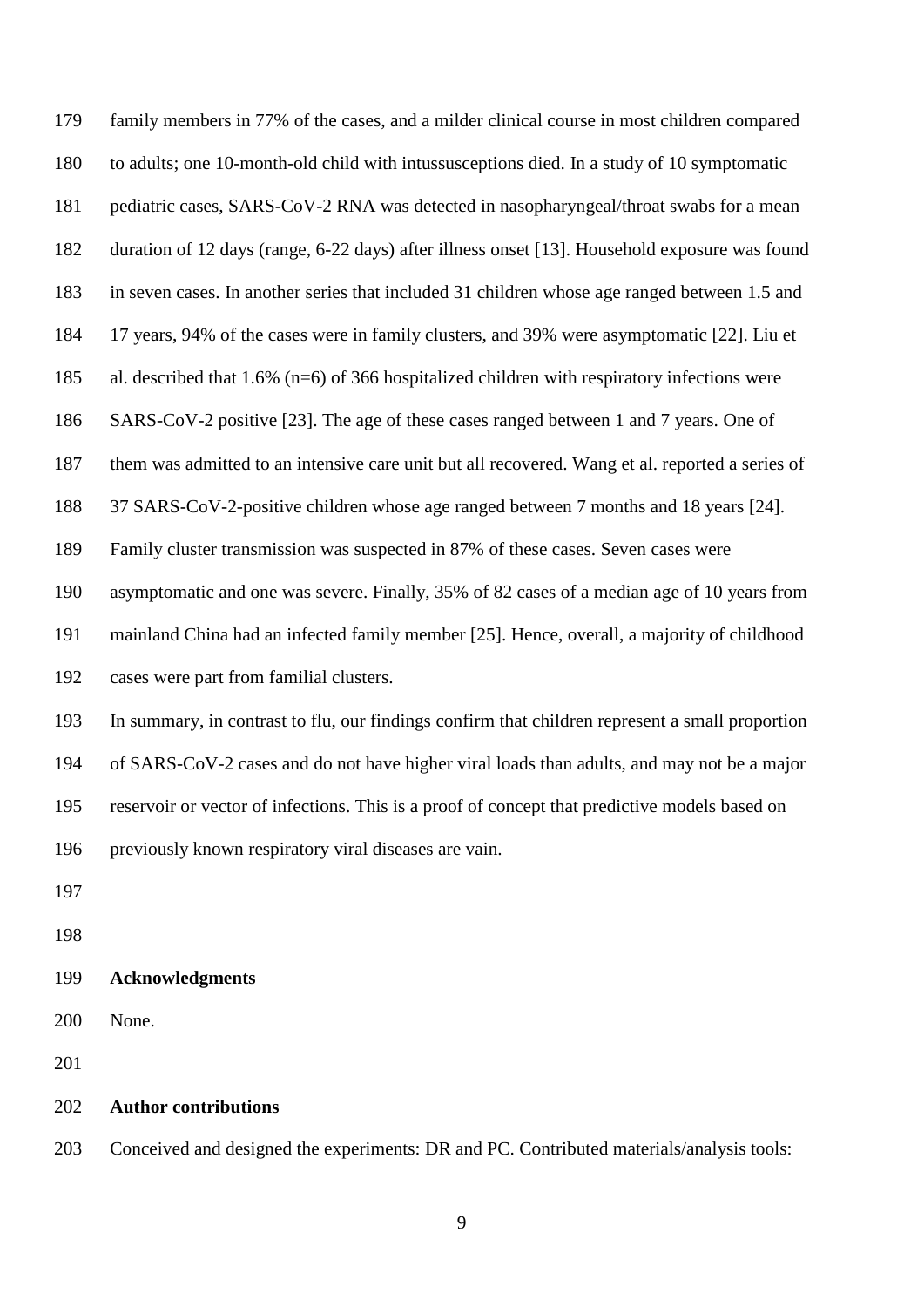| 204 | all authors. Analyzed the data: PC, JCL, AM, DR. Wrote the paper: PC and DR.                      |
|-----|---------------------------------------------------------------------------------------------------|
| 205 |                                                                                                   |
| 206 | <b>Funding</b>                                                                                    |
| 207 | This work was supported by the French Government under the "Investments for the Future"           |
| 208 | program managed by the National Agency for Research (ANR), Méditerranée-Infection 10-             |
| 209 | IAHU-03 and was also supported by Région Provence Alpes Côte d'Azur and European                  |
| 210 | funding FEDER PRIMMI (Fonds Européen de Développement Régional - Plateformes de                   |
| 211 | Recherche et d'Innovation Mutualisées Méditerranée Infection).                                    |
| 212 |                                                                                                   |
| 213 | <b>Conflicts of interest</b>                                                                      |
| 214 | The authors have no conflicts of interest to declare. Funding sources had no role in the design   |
| 215 | and conduct of the study; collection, management, analysis, and interpretation of the data; and   |
| 216 | preparation, review, or approval of the manuscript.                                               |
| 217 |                                                                                                   |
| 218 | <b>Ethics</b>                                                                                     |
| 219 | All data have been generated as part of the routine work at Assistance Publique-Hôpitaux de       |
| 220 | Marseille (Marseille university hospitals), and this study results from routine standard clinical |
| 221 | management.                                                                                       |
| 222 |                                                                                                   |
| 223 |                                                                                                   |
|     |                                                                                                   |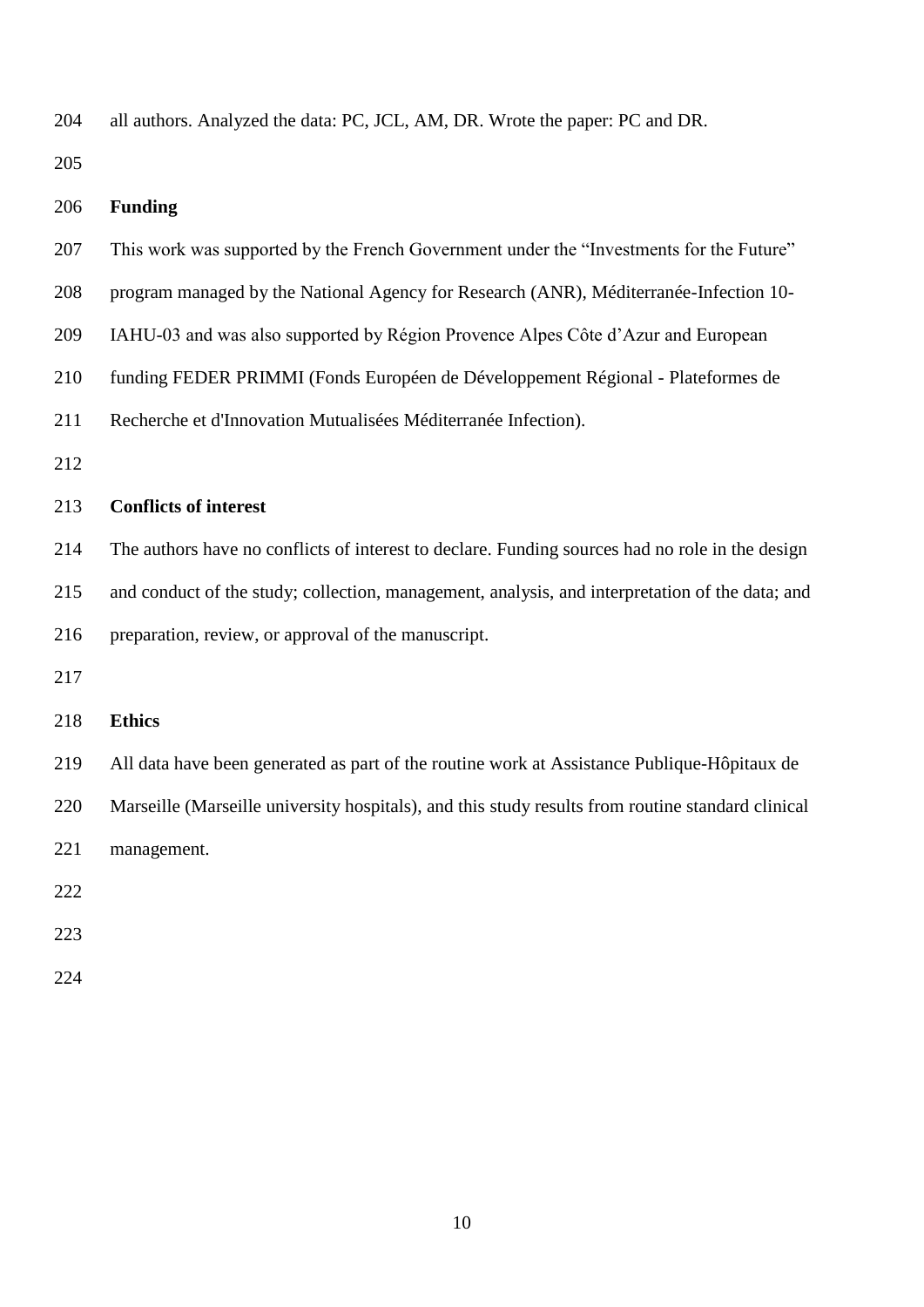| 225                      |                    | <b>REFERENCES</b>                                                                                                                                                                                                                                                                                                                           |
|--------------------------|--------------------|---------------------------------------------------------------------------------------------------------------------------------------------------------------------------------------------------------------------------------------------------------------------------------------------------------------------------------------------|
| 226<br>227<br>228        | $\lceil 1 \rceil$  | Zhou P, Yang XL, Wang XG, Hu B, Zhang L et al (2020) A pneumonia outbreak<br>associated with a new coronavirus of probable bat origin. Nature 579:270-273.                                                                                                                                                                                  |
| 229<br>230               | $\lceil 2 \rceil$  | Killerby ME, Biggs HM, Haynes A, Dahl RM, Mustaquim D et al (2018) Human<br>coronavirus circulation in the United States 2014-2017. J Clin Virol 101:52-56.                                                                                                                                                                                 |
| 231<br>232<br>233<br>234 | $\lceil 3 \rceil$  | Zeng ZQ, Chen DH, Tan WP, Qiu SY, Xu D et al (2018) Epidemiology and clinical<br>characteristics of human coronaviruses OC43, 229E, NL63, and HKU1: a study of<br>hospitalized children with acute respiratory tract infection in Guangzhou, China. Eur J<br>Clin Microbiol Infect Dis 37:363-369.                                          |
| 235<br>236<br>237        | $[4]$              | Ksiazek TG, Erdman D, Goldsmith CS, Zaki SR, Peret T et al (2003) A novel<br>coronavirus associated with severe acute respiratory syndrome. N Engl J Med<br>348:1953-1966.                                                                                                                                                                  |
| 238<br>239<br>240        | $\lceil 5 \rceil$  | Zaki AM, van BS, Bestebroer TM, Osterhaus AD, Fouchier RA (2012) Isolation of a<br>novel coronavirus from a man with pneumonia in Saudi Arabia. N Engl J Med<br>367:1814-1820.                                                                                                                                                              |
| 241<br>242<br>243        | [6]                | [Anonymous] (2020) Coronavirus COVID-19 Global Cases by the Center for Systems<br>Science and Engineering (CSSE) at Johns Hopkins University (JHU).<br>https://coronavirus.jhu.edu/map.html.                                                                                                                                                |
| 244<br>245               | $[7]$              | Tsang TK, Cowling BJ, Fang VJ, Chan KH, Ip DK et al (2015) Influenza A Virus<br>Shedding and Infectivity in Households. J Infect Dis 212:1420-1428.                                                                                                                                                                                         |
| 246<br>247               | [8]                | Tsang TK, Fang VJ, Chan KH, Ip DK, Leung GM et al (2016) Individual Correlates of<br>Infectivity of Influenza A Virus Infections in Households. PLoS One 11:e0154418.                                                                                                                                                                       |
| 248<br>249<br>250<br>251 | [9]                | Wu Z, McGoogan JM (2020) Characteristics of and Important Lessons From the<br>Coronavirus Disease 2019 (COVID-19) Outbreak in China: Summary of a Report of<br>72314 Cases From the Chinese Center for Disease Control and Prevention. JAMA<br>2762130.                                                                                     |
| 252<br>253               |                    | [10] Lee PI, Hu YL, Chen PY, Huang YC, Hsueh PR (2020) Are children less susceptible to<br>Covid-19? J Microbiol Immunol Infect pii: S1684-1182(20)30039-6.                                                                                                                                                                                 |
| 254<br>255<br>256        |                    | [11] Lagier JC, Colson P, Tissot-Dupont H, Salomon J, Aubry C et al (2020) Testing the<br>repatriated for SARS-Cov2 : should laboratory-based quarantine replace traditional<br>quarantine? Travel Med Infect Dis 101624.                                                                                                                   |
| 257<br>258<br>259<br>260 | $\lceil 12 \rceil$ | Amrane S, Tissot-Dupont H, Doudier B, Eldin C, Hocquart M et al (2020) Rapid viral<br>diagnosis and ambulatory management of suspected COVID-19 cases presenting at the<br>infectious diseases referral hospital in Marseille, France, - January 31st to March 1st,<br>2020: a respiratory virus snapshot. Travel Med Infect Dis, in press. |
| 261<br>262<br>263        | $\lceil 13 \rceil$ | Cai J, Xu J, Lin D, Yang Z, Xu L et al (2020) A Case Series of children with 2019<br>novel coronavirus infection: clinical and epidemiological features. Clin Infect Dis<br>5766430.                                                                                                                                                        |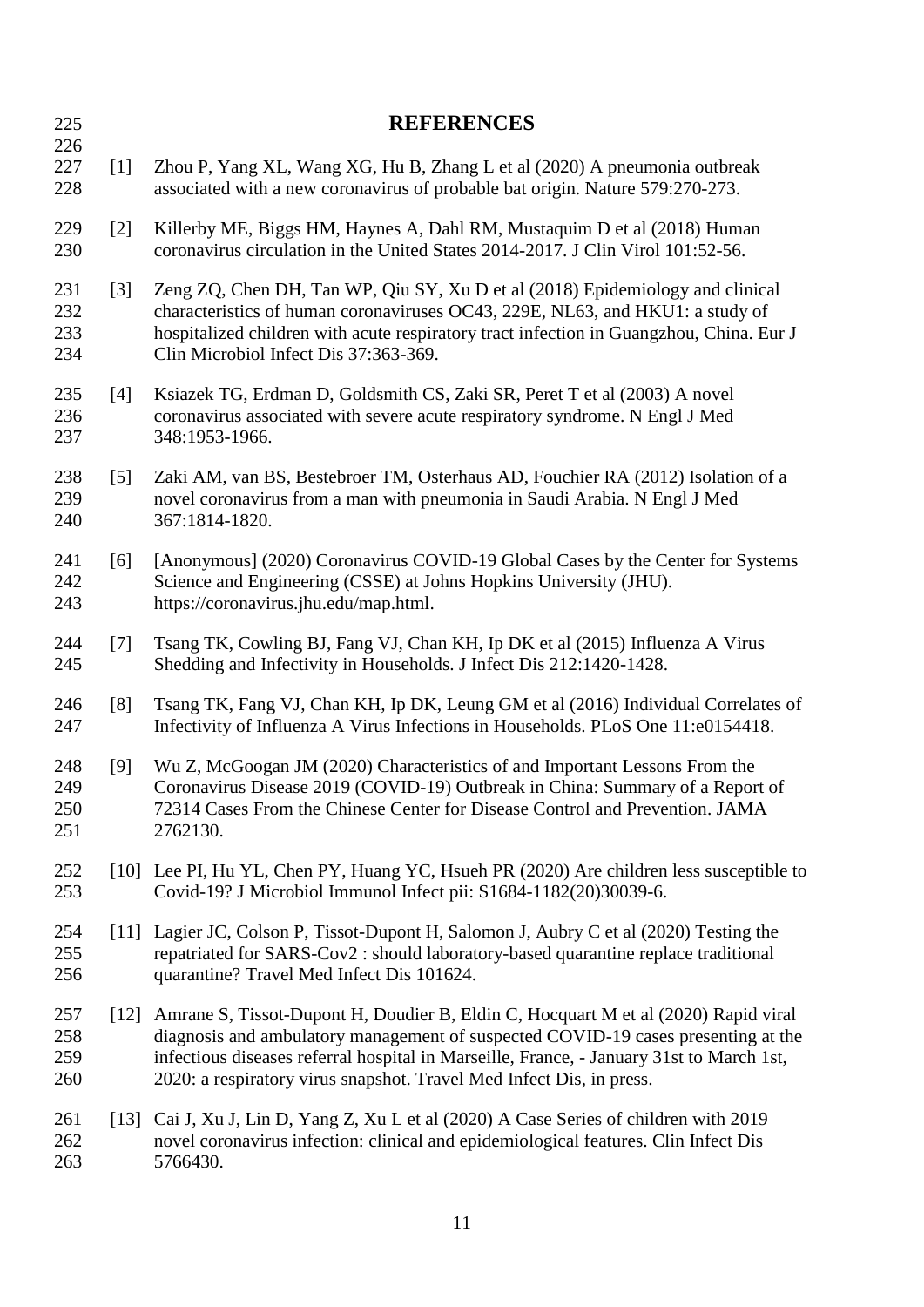| 264<br>265                             | [14]               | Huang C, Wang Y, Li X, Ren L, Zhao J et al (2020) Clinical features of patients<br>infected with 2019 novel coronavirus in Wuhan, China. Lancet 395:497-506.                                                                                  |
|----------------------------------------|--------------------|-----------------------------------------------------------------------------------------------------------------------------------------------------------------------------------------------------------------------------------------------|
| 266<br>267<br>268                      | $\lceil 15 \rceil$ | Hong H, Wang Y, Chung H, Chen CJ (2020) Clinical characteristics of novel<br>coronavirus disease 2019 (Covid-19) in newborns, infants and children. Pediatrics &<br>Neonatalogy. doi.org/10.1016/j.pedneo.2020.03.001                         |
| 269<br>270<br>271                      | $\lceil 16 \rceil$ | Dong Y, Mo X, Hu Y, Qi X, Jiang F et al (2020) Epidemiological Characteristics of<br>2143 Pediatric Patients With 2019 Coronavirus Disease in China. Pediatrics pii:<br>e20200702.                                                            |
| 272<br>273                             | [17]               | Stockman LJ, Massoudi MS, Helfand R, Erdman D, Siwek AM et al (2007) Severe<br>acute respiratory syndrome in children. Pediatr Infect Dis J 26:68-74.                                                                                         |
| 274<br>275                             | $\lceil 18 \rceil$ | Memish ZA, Al-Tawfiq JA, Assiri A, AlRabiah FA, Al HS et al (2014) Middle East<br>respiratory syndrome coronavirus disease in children. Pediatr Infect Dis J 33:904-906.                                                                      |
| 276<br>277                             | [19]               | Leung CW, Kwan YW, Ko PW, Chiu SS, Loung PY et al (2004) Severe acute<br>respiratory syndrome among children. Pediatrics 113:e535-e543.                                                                                                       |
| 278<br>279<br>280                      | $\lceil 20 \rceil$ | Al-Tawfiq JA, Kattan RF, Memish ZA (2016) Middle East respiratory syndrome<br>coronavirus disease is rare in children: An update from Saudi Arabia. World J Clin<br>Pediatr 5:391-396.                                                        |
| 281<br>282                             | [21]               | Lu X, Zhang L, Du H, Zhang J, Li YY et al (2020) SARS-CoV-2 Infection in Children.<br>N Engl J Med. doi: 10.1056/NEJMc2005073. [Epub ahead of print]                                                                                          |
| 283<br>284<br>285                      | $\lceil 22 \rceil$ | Chen C, Cao Cao M, Peng L, Guo X, Yang F et al (2020) Coronavirus Disease-19<br>Among Children outside Wuhan, China. Lancet Child & Adolescent Health<br>https://papers.ssrn.com/sol3/papers.cfm?abstract_id=3546071.                         |
| 286<br>287<br>288                      |                    | [23] Liu W, Zhang Q, Chen J, Xiang R, Song H et al (2020) Detection of Covid-19 in<br>Children in Early January 2020 in Wuhan, China. N Engl J Med. doi:<br>10.1056/NEJMc2003717. [Epub ahead of print]                                       |
| 289<br>290                             | $\lceil 24 \rceil$ | Wang Y, Liu Y, Yang Y, Wang X, Liu L (2020) Clinical implications of 37 childhood<br>cases with 2019-nCoV infection in Shenzhen, China. Research Square.                                                                                      |
| 291<br>292<br>293<br>294<br>295<br>296 | $[25]$             | Henry BM, Santos de Oliveira MH (2020) Preliminary epidemiological analysis on<br>children and adolescents with novel coronavirus disease 2019 outside Hubei Province,<br>China: an observational study utilizing crowdsourced data. medRxiv. |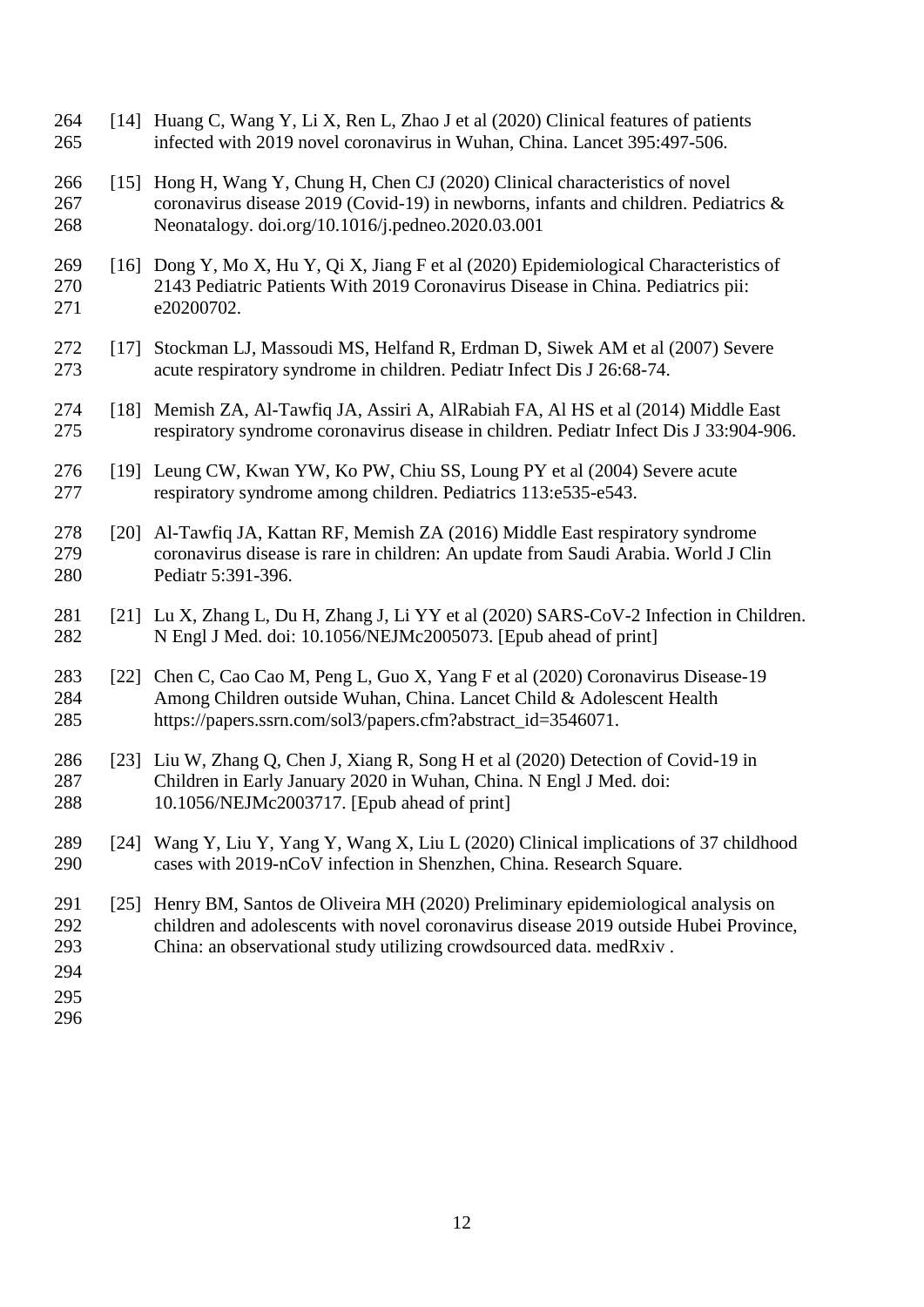| 297 | <b>FIGURE LEGEND</b>                                                                                   |
|-----|--------------------------------------------------------------------------------------------------------|
| 298 |                                                                                                        |
| 299 | <b>Figure 1.</b> Distribution of ages among people tested for SARS-CoV-2 infection between the         |
| 300 | $27th$ of February and the 14 <sup>th</sup> of March, 2020 (a), distribution of ages among SARS-CoV-2- |
| 301 | negative and positive subjects (b), and proportion of positive tests according to groups of age        |
| 302 | (c).                                                                                                   |
| 303 |                                                                                                        |
| 304 | <b>Figure 2.</b> Dot plot representation of the relationship between the age of SARS-CoV-2-            |
| 305 | positive subjects and the Ct values of PCR tests (a) and distribution of Ct values of PCR              |
| 306 | according to groups of age $(b)$ .                                                                     |
| 307 |                                                                                                        |
| 308 |                                                                                                        |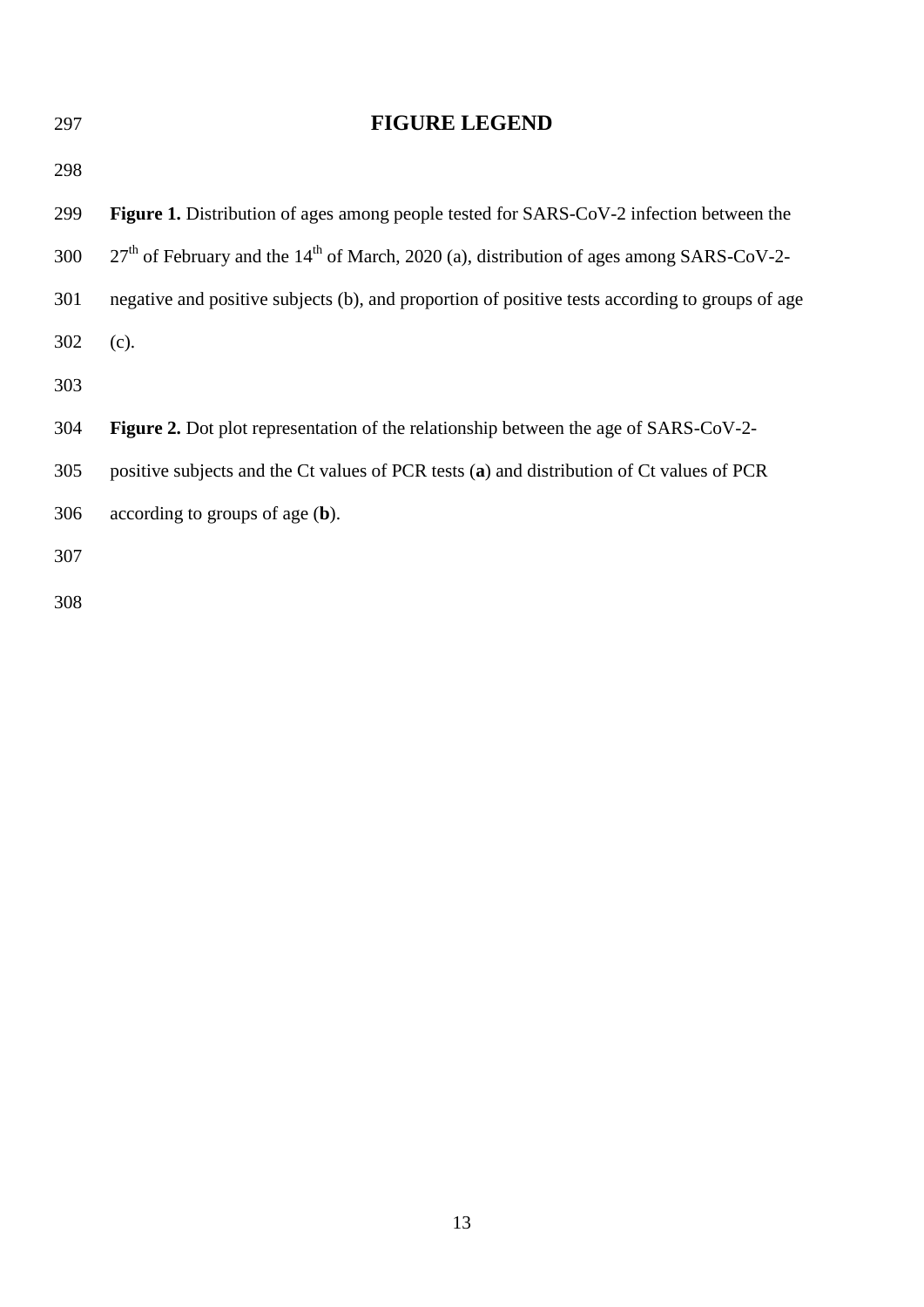**Fig. 1**





**a.**